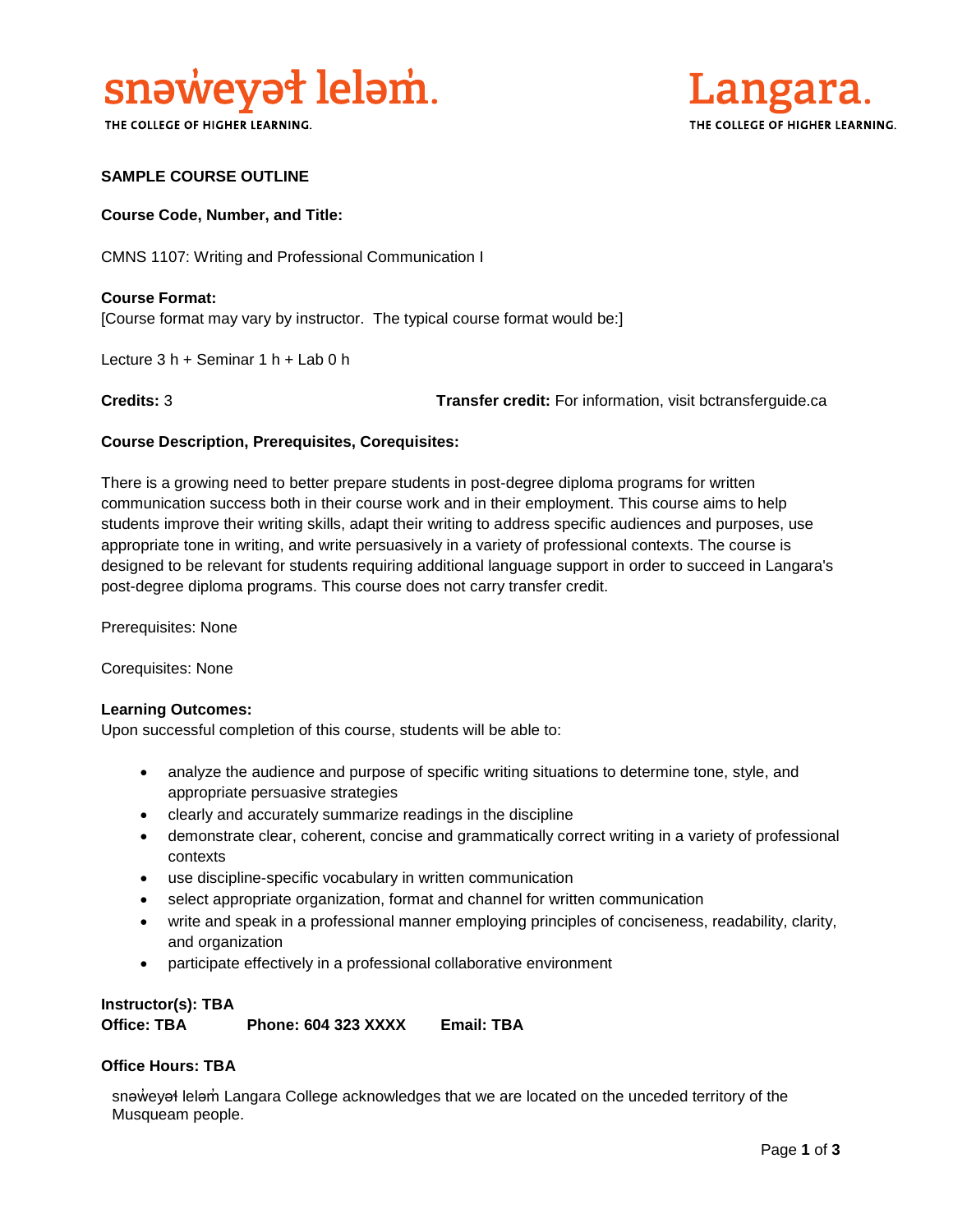# snaweyat lelam.

THE COLLEGE OF HIGHER LEARNING.



### **Textbook and Course Materials:**

[Textbook selection may vary by instructor. An example of texts and course materials for this course might be:}

Bovee, C.L, J Thill, and J Scribner. "Business Communication Essentials, 4<sup>th</sup> Canadian edition. Toronto: Pearson. 2016.

Note: *This course may use an electronic (online) instructional resource that is located outside of Canada*  for mandatory graded class work. You may be required to enter personal information, such as your name *and email address, to log in to this resource. This means that your personal information could be stored on servers located outside of Canada and may be accessed by U.S. authorities, subject to federal laws. Where possible, you may log in with an email pseudonym as long as you provide the pseudonym to me so I can identify you when reviewing your class work.* 

**Assessments and Weighting: Final Exam** 20% **Other Assessments % (An example of other assessments might be:) %**

Midterm Exam: 15% Quizzes: 10% Assignments: 45% Participation: 10%

Participation format: Completing homework, actively participating in class discussion and group work, giving constructive written and oral feedback on peer work.

Proportion of individual and group work: Individual: 100%

### **Grading System:** Letter grade

Specific grading schemes will be detailed in each course section outline.

Passing grade: C

### **Topics Covered:**

[Topics covered may vary by instructor. An example of topics covered might be:]

Week 1- Introduction Week 2- Audience and purpose Week 3- Writing effective sentences Week 4- Summaries Week 5- Informative writing Week 6- Paragraph structure and organization

*This generic outline is for planning purposes only.*